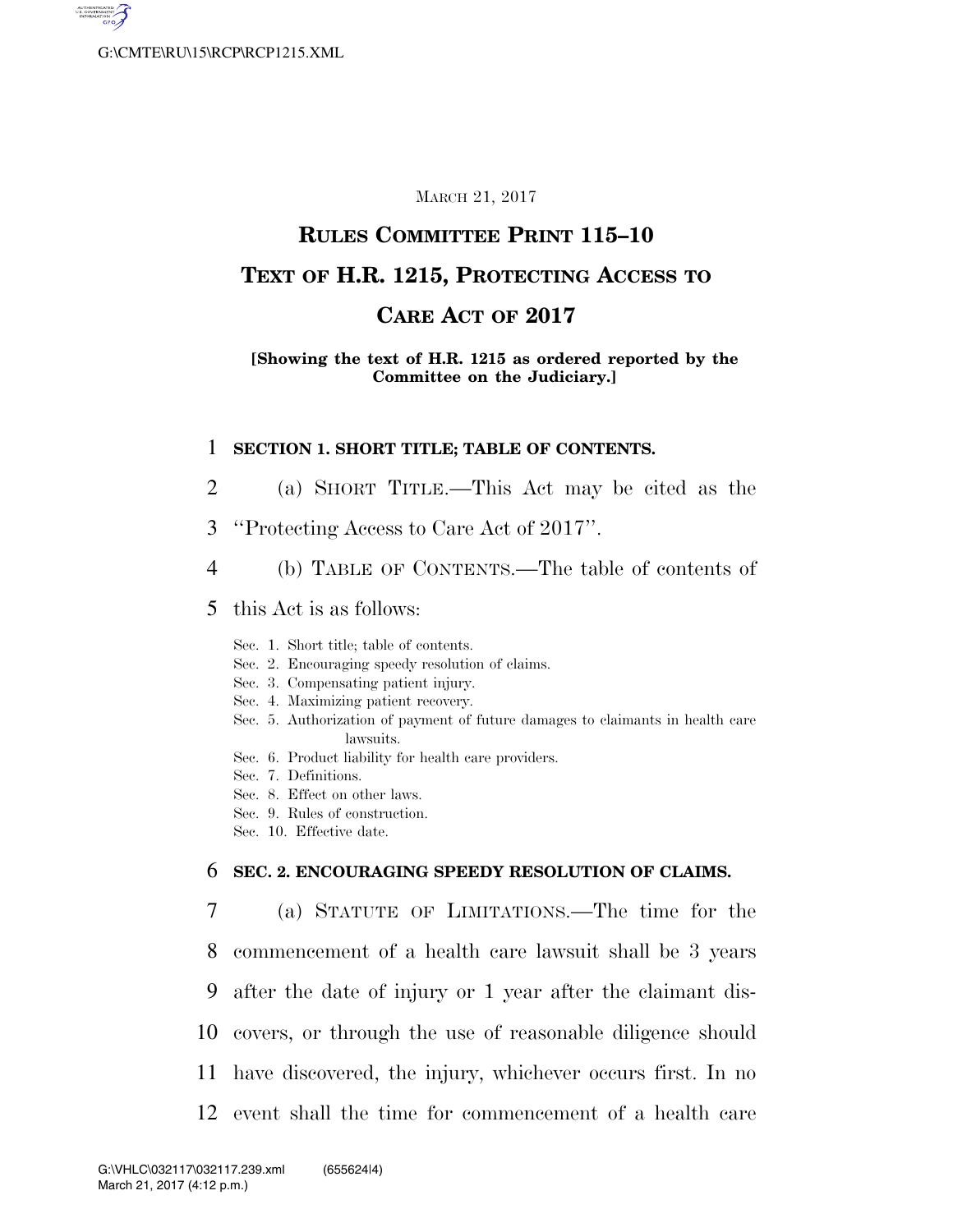lawsuit exceed 3 years after the date of injury unless tolled

for any of the following—

- (1) upon proof of fraud;
- (2) intentional concealment; or
- (3) the presence of a foreign body, which has no therapeutic or diagnostic purpose or effect, in the person of the injured person.

 Actions by a minor shall be commenced within 3 years from the date of the injury except that actions by a minor under the full age of 6 years shall be commenced within 3 years of injury, or 1 year after the injury is discovered, or through the use of reasonable diligence should have been discovered, or prior to the minor's 8th birthday, whichever provides a longer period. Such time limitation shall be tolled for minors for any period during which a parent or guardian and a health care provider have com- mitted fraud or collusion in the failure to bring an action on behalf of the injured minor.

 (b) STATE FLEXIBILITY.—No provision of subsection (a) shall be construed to preempt any state law (whether effective before, on, or after the date of the enactment of this Act) that—

 (1) specifies a time period of less than 3 years after the date of injury or less than 1 year after the claimant discovers, or through the use of reasonable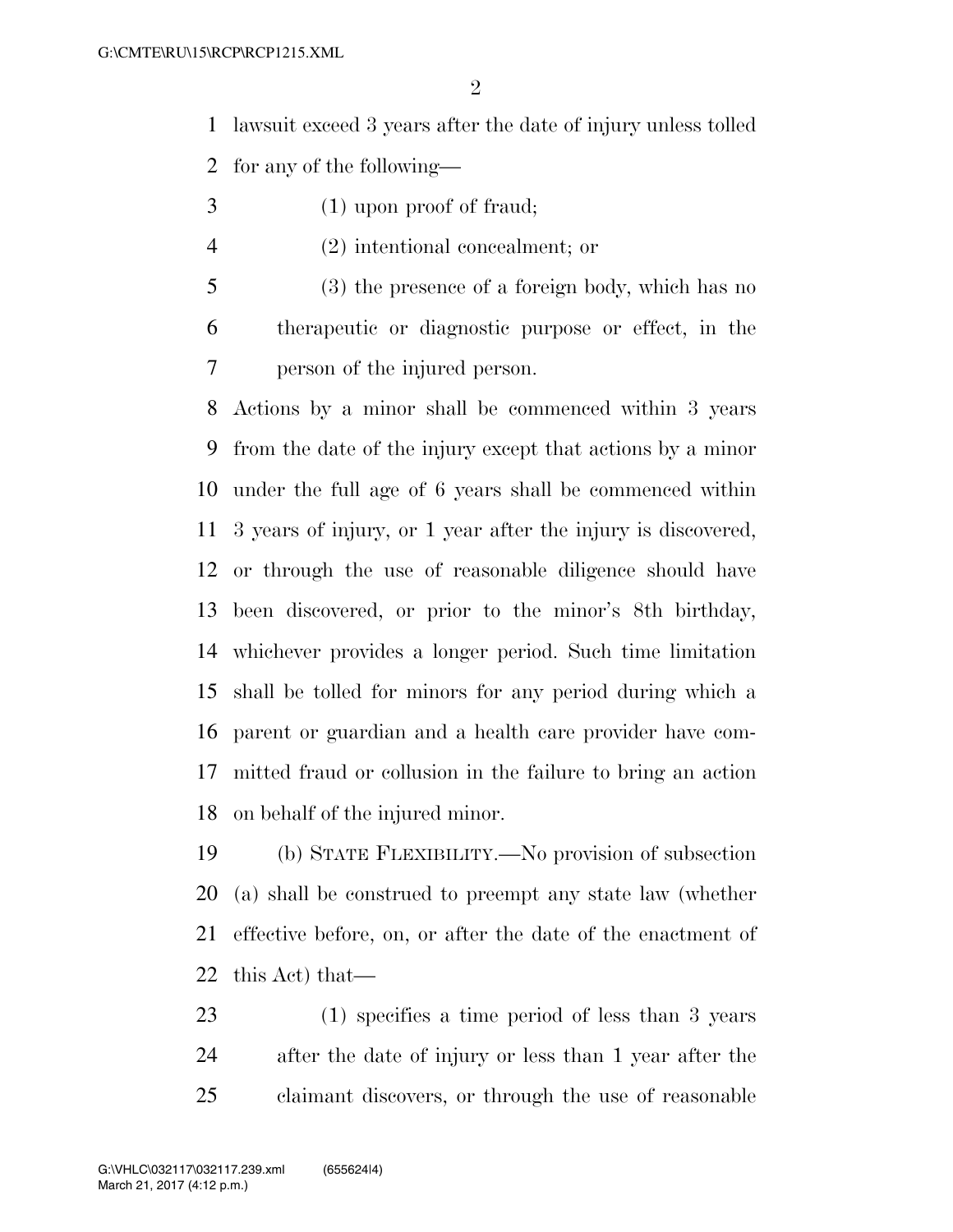diligence should have discovered, the injury, for the filing of a health care lawsuit;

 (2) that specifies a different time period for the filing of lawsuits by a minor;

 (3) that triggers the time period based on the date of the alleged negligence; or

 (4) establishes a statute of repose for the filing of health care lawsuit.

#### **SEC. 3. COMPENSATING PATIENT INJURY.**

 (a) UNLIMITED AMOUNT OF DAMAGES FOR ACTUAL ECONOMIC LOSSES IN HEALTH CARE LAWSUITS.—In any health care lawsuit, nothing in this Act shall limit a claim- ant's recovery of the full amount of the available economic damages, notwithstanding the limitation in subsection (b). (b) ADDITIONAL NONECONOMIC DAMAGES.—In any health care lawsuit, the amount of noneconomic damages, if available, shall not exceed \$250,000, regardless of the number of parties against whom the action is brought or the number of separate claims or actions brought with re-spect to the same injury.

 (c) NO DISCOUNT OF AWARD FOR NONECONOMIC DAMAGES.—For purposes of applying the limitation in subsection (b), future noneconomic damages shall not be discounted to present value. The jury shall not be in-formed about the maximum award for noneconomic dam-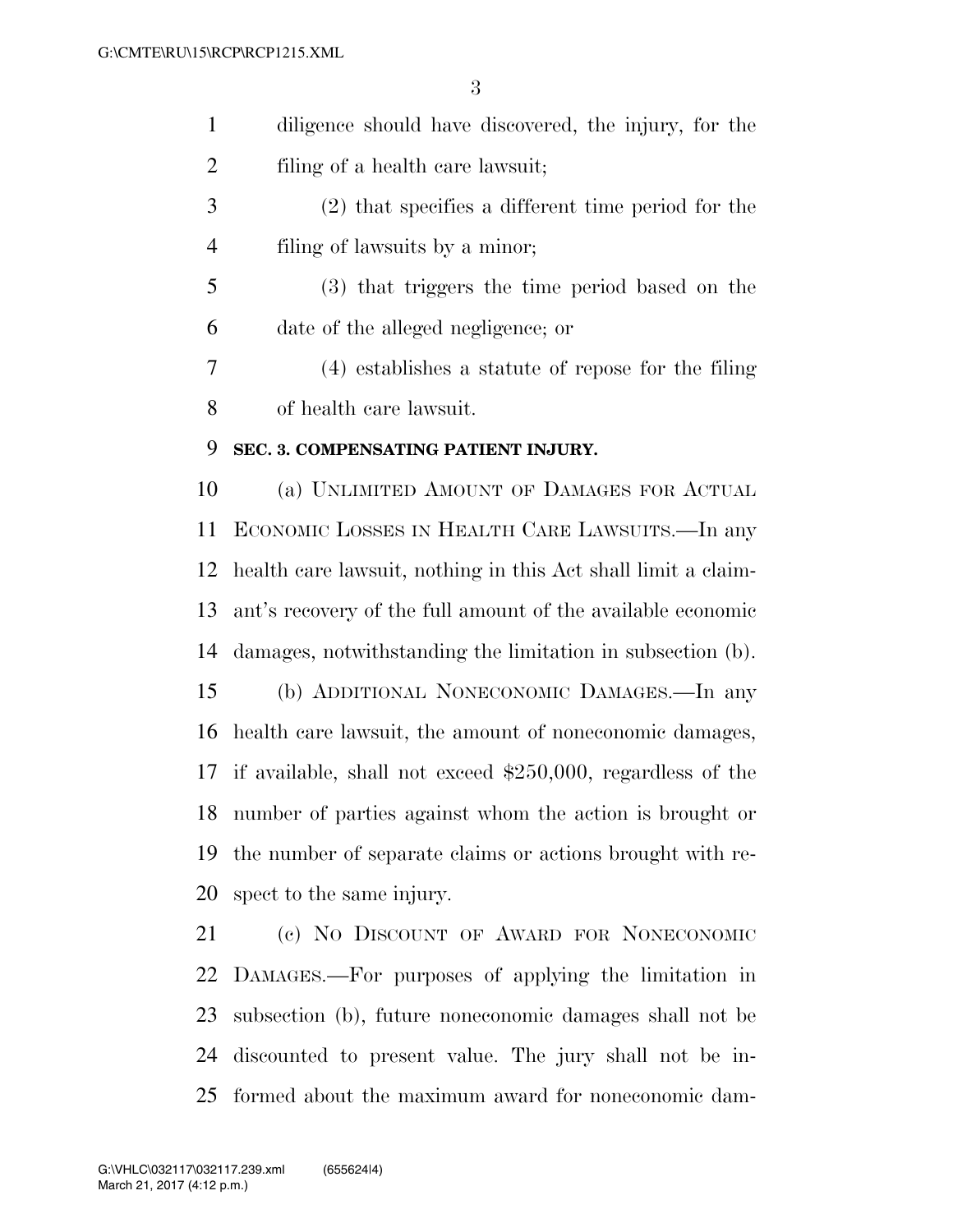ages. An award for noneconomic damages in excess of \$250,000 shall be reduced either before the entry of judg- ment, or by amendment of the judgment after entry of judgment, and such reduction shall be made before ac- counting for any other reduction in damages required by law. If separate awards are rendered for past and future noneconomic damages and the combined awards exceed \$250,000, the future noneconomic damages shall be re-duced first.

 (d) FAIR SHARE RULE.—In any health care lawsuit, each party shall be liable for that party's several share of any damages only and not for the share of any other person. Each party shall be liable only for the amount of damages allocated to such party in direct proportion to such party's percentage of responsibility. Whenever a judgment of liability is rendered as to any party, a sepa- rate judgment shall be rendered against each such party for the amount allocated to such party. For purposes of this section, the trier of fact shall determine the propor- tion of responsibility of each party for the claimant's harm.

 (e) STATE FLEXIBILITY.—No provision of this sec- tion shall be construed to preempt any State law (whether effective before, on, or after the date of the enactment of this Act) that specifies a particular monetary amount of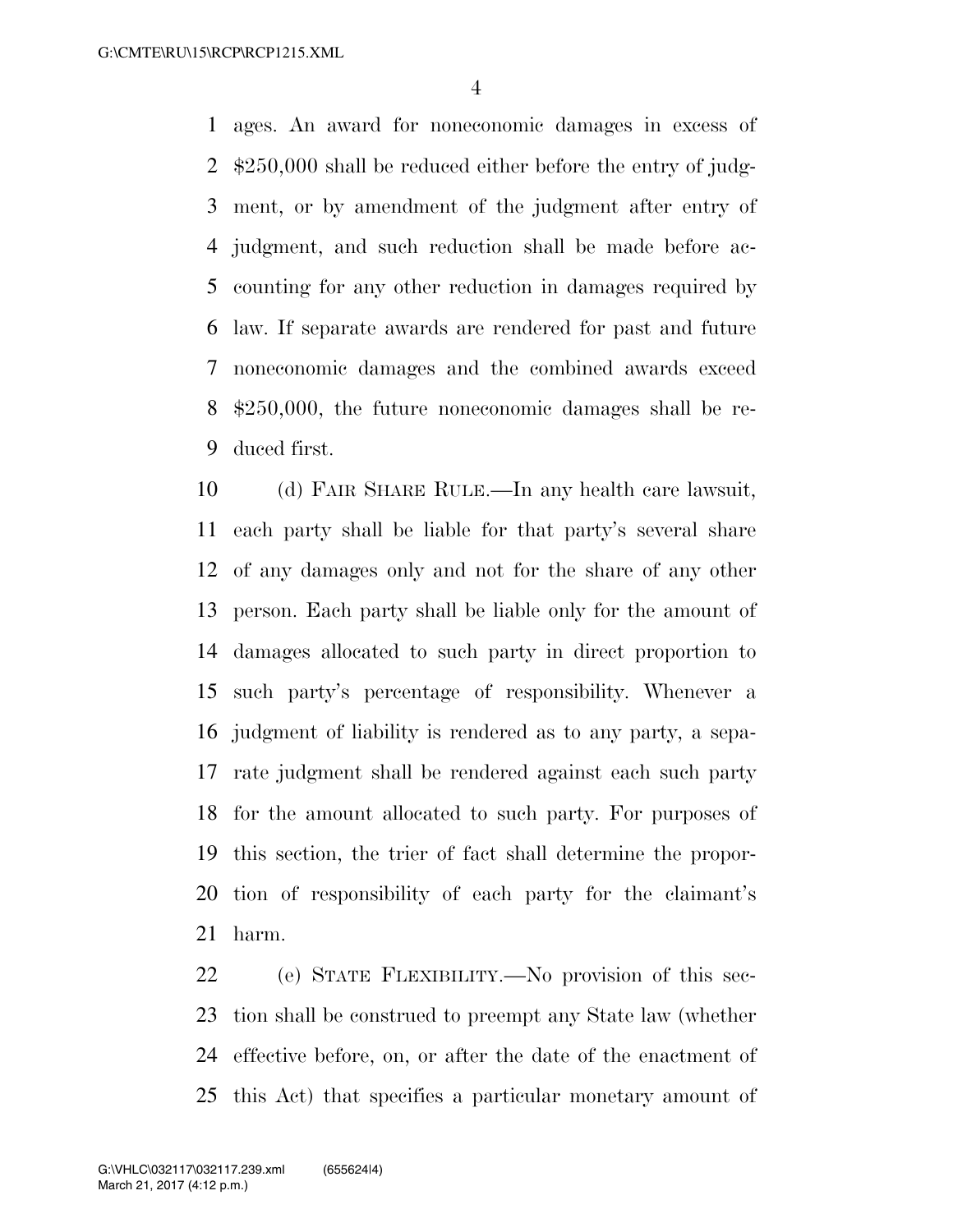economic or noneconomic damages (or the total amount of damages) that may be awarded in a health care lawsuit, regardless of whether such monetary amount is greater or lesser than is provided for under this section.

### **SEC. 4. MAXIMIZING PATIENT RECOVERY.**

 (a) COURT SUPERVISION OF SHARE OF DAMAGES ACTUALLY PAID TO CLAIMANTS.—In any health care law- suit, the court shall supervise the arrangements for pay- ment of damages to protect against conflicts of interest that may have the effect of reducing the amount of dam- ages awarded that are actually paid to claimants. In par- ticular, in any health care lawsuit in which the attorney for a party claims a financial stake in the outcome by vir- tue of a contingent fee, the court shall have the power to restrict the payment of a claimant's damage recovery to such attorney, and to redirect such damages to the claimant based upon the interests of justice and principles of equity. In no event shall the total of all contingent fees for representing all claimants in a health care lawsuit ex-ceed the following limits:

- (1) Forty percent of the first \$50,000 recovered 22 by the claimant(s).
- (2) Thirty-three and one-third percent of the next \$50,000 recovered by the claimant(s).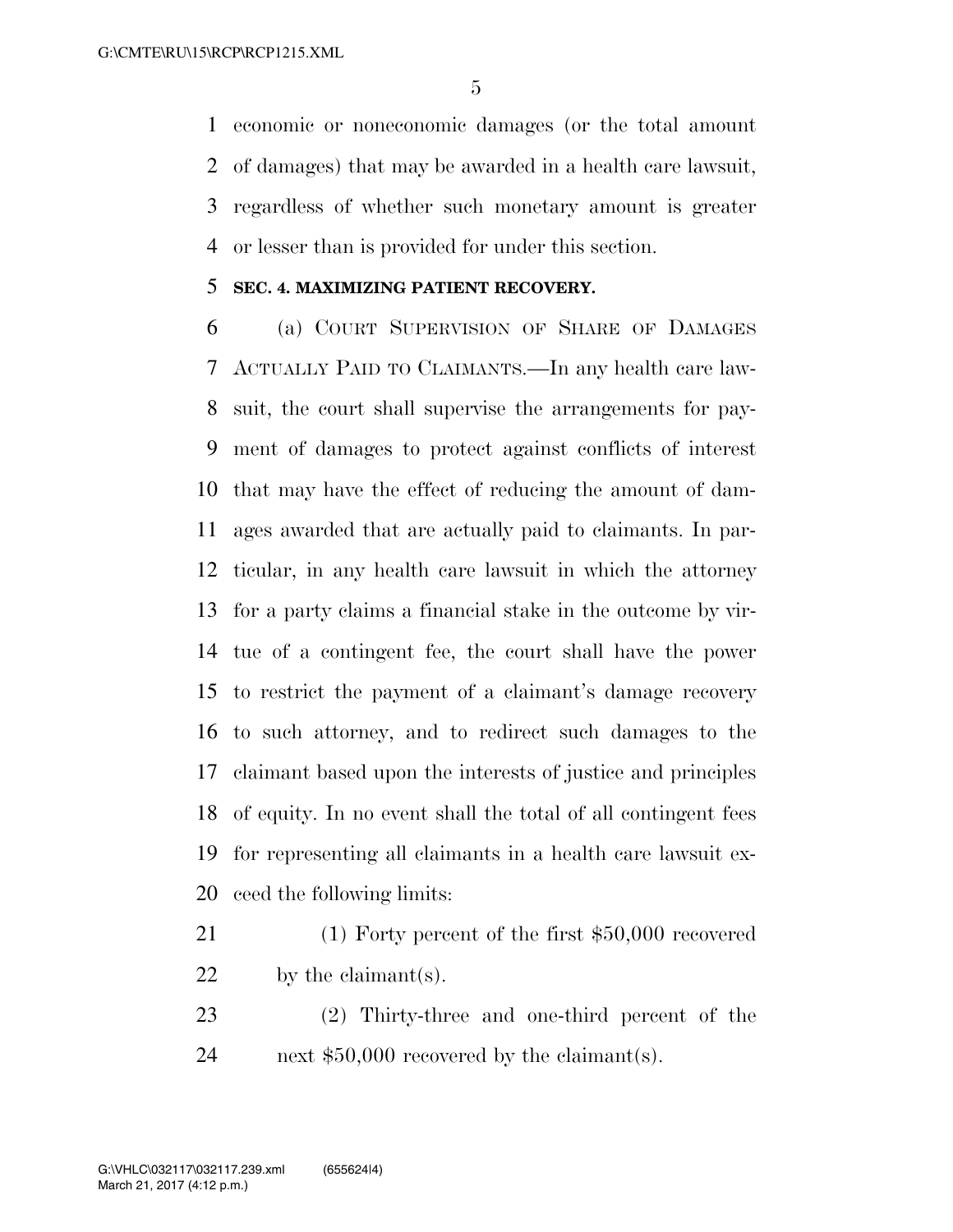(3) Twenty-five percent of the next \$500,000 recovered by the claimant(s).

 (4) Fifteen percent of any amount by which the recovery by the claimant(s) is in excess of \$600,000. (b) APPLICABILITY.—The limitations in this section shall apply whether the recovery is by judgment, settle- ment, mediation, arbitration, or any other form of alter- native dispute resolution. In a health care lawsuit involv- ing a minor or incompetent person, a court retains the authority to authorize or approve a fee that is less than the maximum permitted under this section. The require- ment for court supervision in the first two sentences of subsection (a) applies only in civil actions.

 (c) STATE FLEXIBILITY.—No provision of this sec- tion shall be construed to preempt any State law (whether effective before, on, or after the date of the enactment of this Act) that specifies a lesser percentage or lesser total value of damages which may be claimed by an attorney representing a claimant in a health care lawsuit.

# **SEC. 5. AUTHORIZATION OF PAYMENT OF FUTURE DAM- AGES TO CLAIMANTS IN HEALTH CARE LAW-SUITS.**

 (a) IN GENERAL.—In any health care lawsuit, if an award of future damages, without reduction to present value, equaling or exceeding \$50,000 is made against a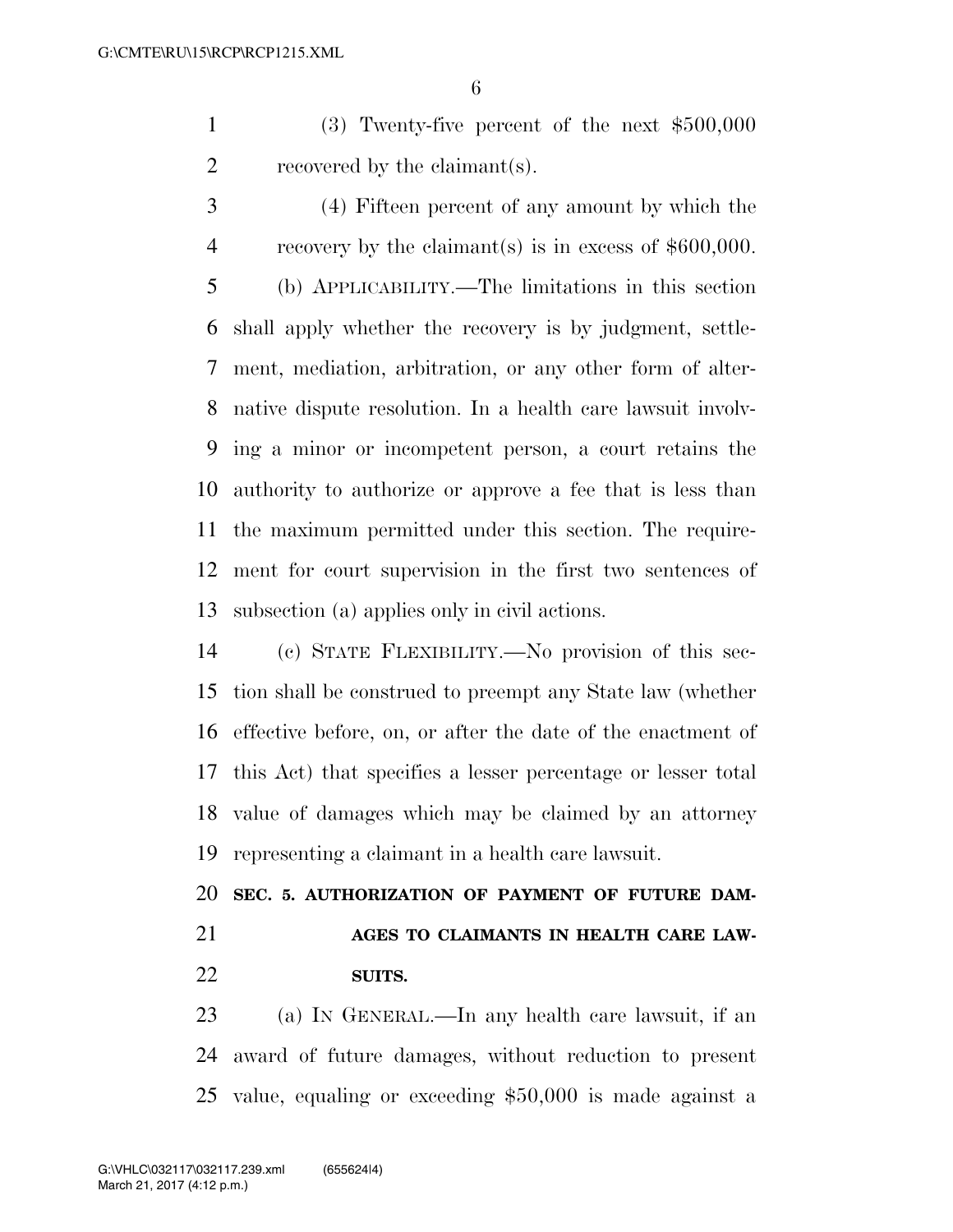party with sufficient insurance or other assets to fund a periodic payment of such a judgment, the court shall, at the request of any party, enter a judgment ordering that the future damages be paid by periodic payments, in ac- cordance with the Uniform Periodic Payment of Judg- ments Act promulgated by the National Conference of Commissioners on Uniform State Laws.

 (b) APPLICABILITY.—This section applies to all ac- tions which have not been first set for trial or retrial be-fore the effective date of this Act.

 (c) STATE FLEXIBILITY.—No provision of this sec- tion shall be construed to preempt any State law (whether effective before, on, or after the date of the enactment of this Act) that specifies periodic payments for future dam- ages at any amount other than \$50,000 or that mandates such payments absent the request of either party.

# **SEC. 6. PRODUCT LIABILITY FOR HEALTH CARE PRO-VIDERS.**

 A health care provider who prescribes, or who dis- penses pursuant to a prescription, a medical product ap- proved, licensed, or cleared by the Food and Drug Admin- istration shall not be named as a party to a product liabil- ity lawsuit involving such product and shall not be liable to a claimant in a class action lawsuit against the manu-facturer, distributor, or seller of such product.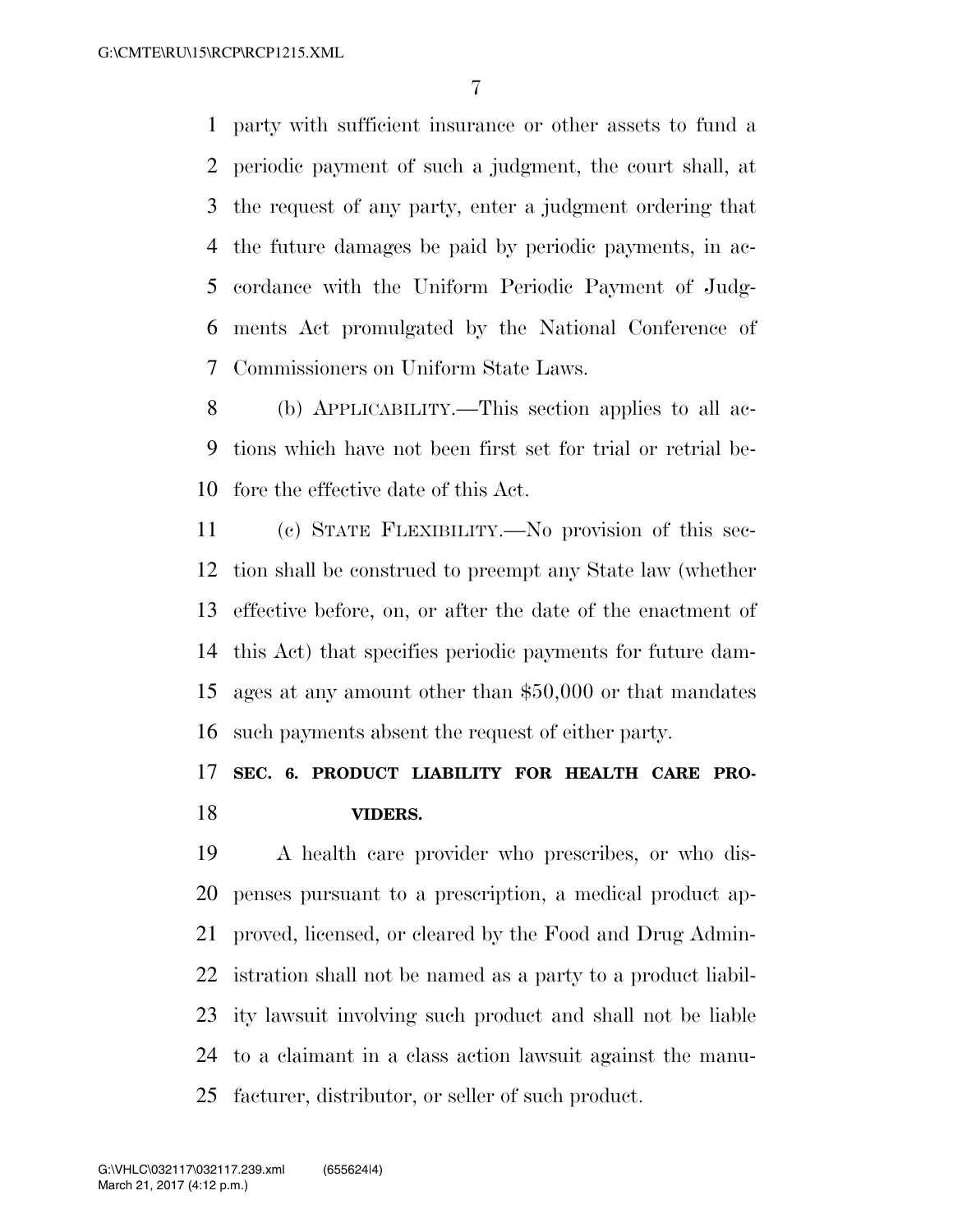### **SEC. 7. DEFINITIONS.**

In this Act:

 (1) ALTERNATIVE DISPUTE RESOLUTION SYS- TEM; ADR.—The term ''alternative dispute resolution system'' or ''ADR'' means a system that provides for the resolution of health care lawsuits in a man- ner other than through a civil action brought in a State or Federal court.

 (2) CLAIMANT.—The term ''claimant'' means any person who brings a health care lawsuit, includ- ing a person who asserts or claims a right to legal or equitable contribution, indemnity, or subrogation, arising out of a health care liability claim or action, and any person on whose behalf such a claim is as- serted or such an action is brought, whether de-ceased, incompetent, or a minor.

 (3) COLLATERAL SOURCE BENEFITS.—The term ''collateral source benefits'' means any amount paid or reasonably likely to be paid in the future to or on behalf of the claimant, or any service, product, or other benefit provided or reasonably likely to be provided in the future to or on behalf of the claim- ant, as a result of the injury or wrongful death, pur-suant to—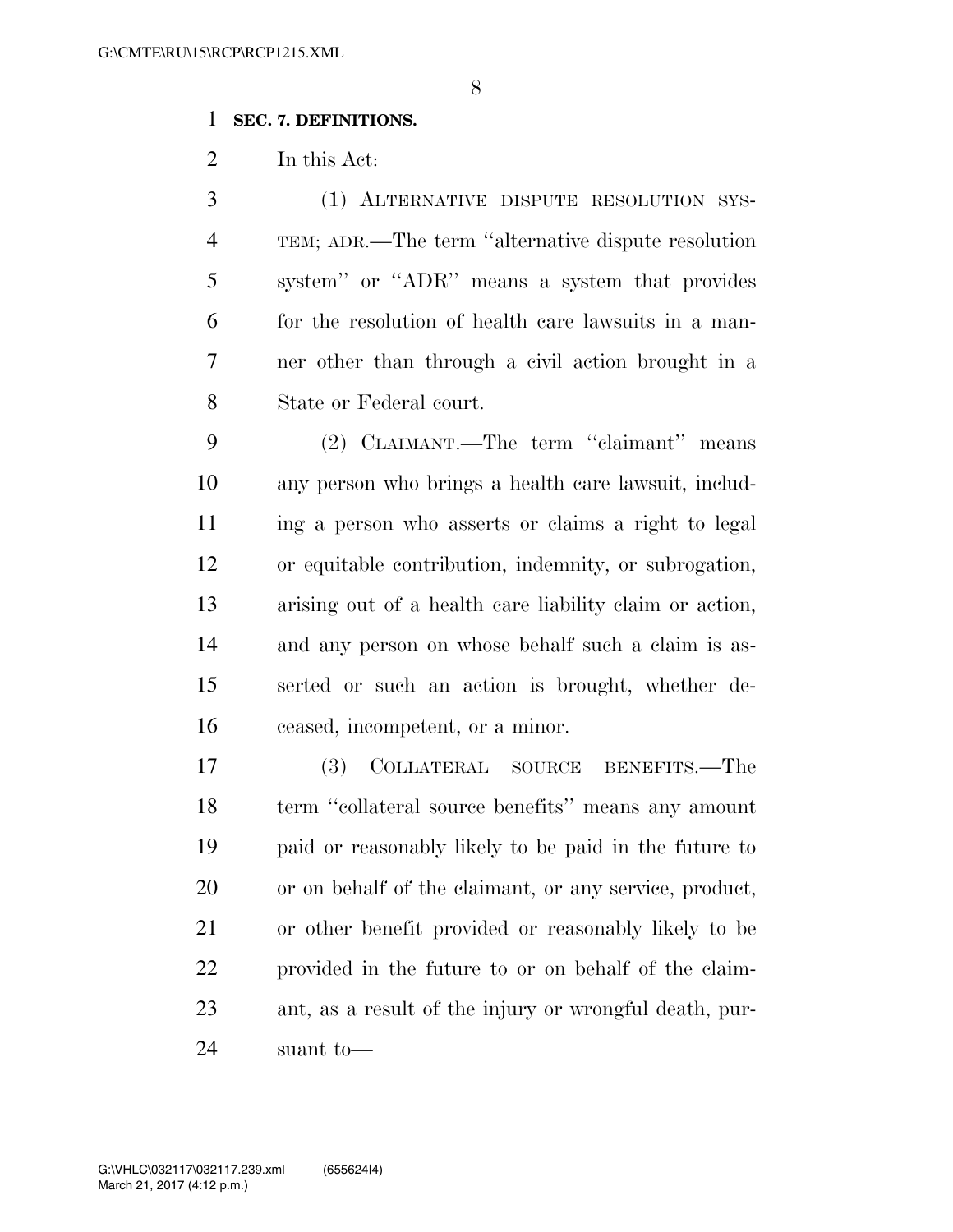| $\mathbf{1}$   | (A) any State or Federal health, sickness,             |
|----------------|--------------------------------------------------------|
| $\overline{2}$ | income-disability, accident, or workers' com-          |
| 3              | pensation law;                                         |
| $\overline{4}$ | (B) any health, sickness, income-disability,           |
| 5              | or accident insurance that provides health bene-       |
| 6              | fits or income-disability coverage;                    |
| $\overline{7}$ | (C) any contract or agreement of any                   |
| 8              | group, organization, partnership, or corporation       |
| 9              | to provide, pay for, or reimburse the cost of          |
| 10             | medical, hospital, dental, or income-disability        |
| 11             | benefits; and                                          |
| 12             | (D) any other publicly or privately funded             |
| 13             | program.                                               |
| 14             | (4) CONTINGENT FEE.—The term "contingent               |
| 15             | fee" includes all compensation to any person or per-   |
| 16             | sons which is payable only if a recovery is effected   |
| 17             | on behalf of one or more claimants.                    |
| 18             | (5) ECONOMIC DAMAGES.—The term "economic               |
| 19             | damages" means objectively verifiable monetary         |
| 20             | losses incurred as a result of the provision or use of |
| 21             | (or failure to provide or use) health care services or |
| 22             | medical products, such as past and future medical      |
| 23             | expenses, loss of past and future earnings, cost of    |
| 24             | obtaining domestic services, loss of employment, and   |
| 25             | loss of business or employment opportunities, unless   |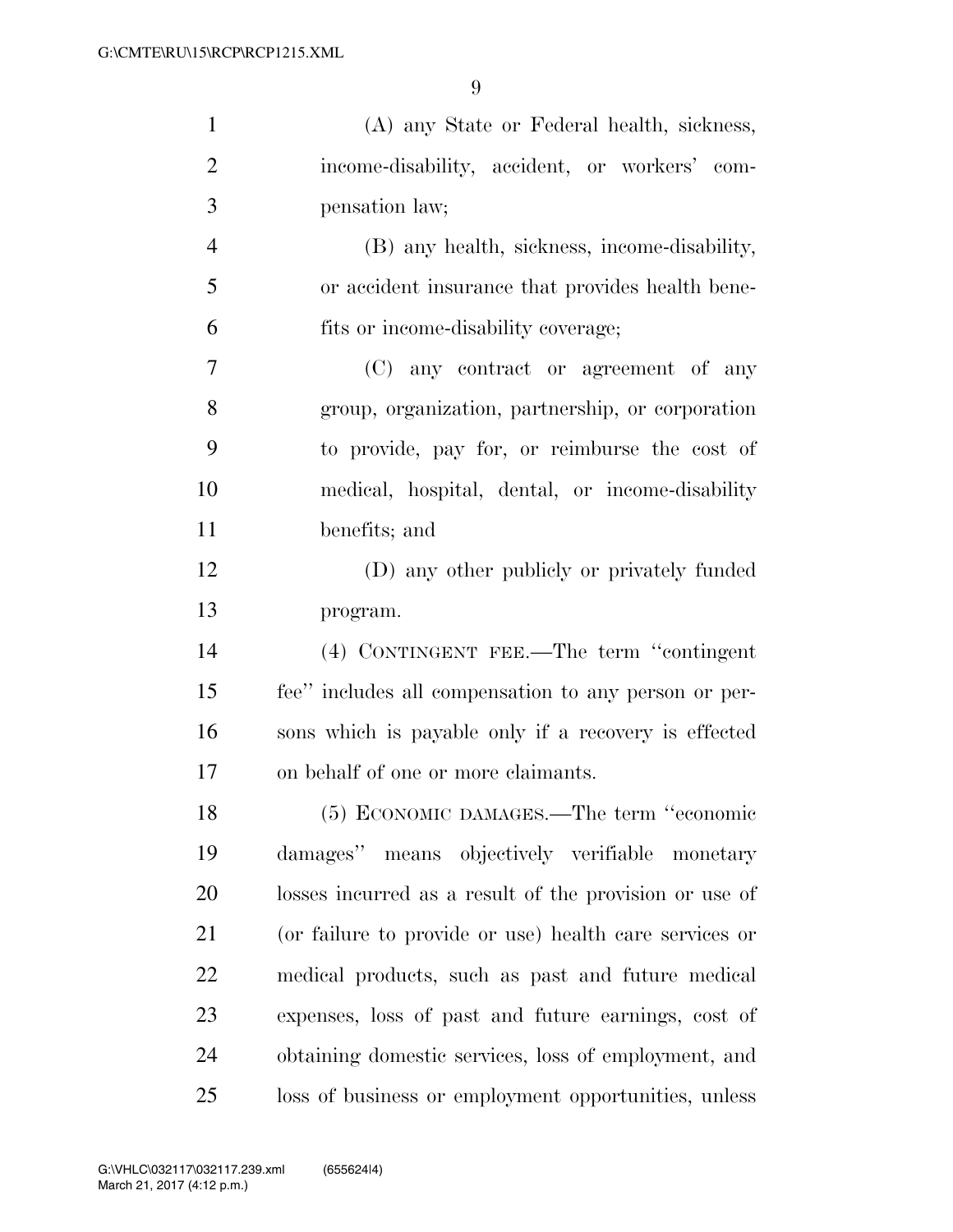otherwise defined under applicable state law. In no circumstances shall damages for health care services or medical products exceed the amount actually paid or incurred by or on behalf of the claimant.

 (6) FUTURE DAMAGES.—The term ''future damages'' means any damages that are incurred after the date of judgment, settlement, or other reso- lution (including mediation, or any other form of al-ternative dispute resolution).

 (7) HEALTH CARE LAWSUIT.—The term ''health care lawsuit'' means any health care liability claim concerning the provision of goods or services for which coverage was provided in whole or in part via a Federal program, subsidy or tax benefit, or any health care liability action concerning the provi- sion of goods or services for which coverage was pro- vided in whole or in part via a Federal program, subsidy or tax benefit, brought in a State or Federal court or pursuant to an alternative dispute resolu- tion system, against a health care provider regard- less of the theory of liability on which the claim is based, or the number of claimants, plaintiffs, de- fendants, or other parties, or the number of claims or causes of action, in which the claimant alleges a health care liability claim. Such term does not in-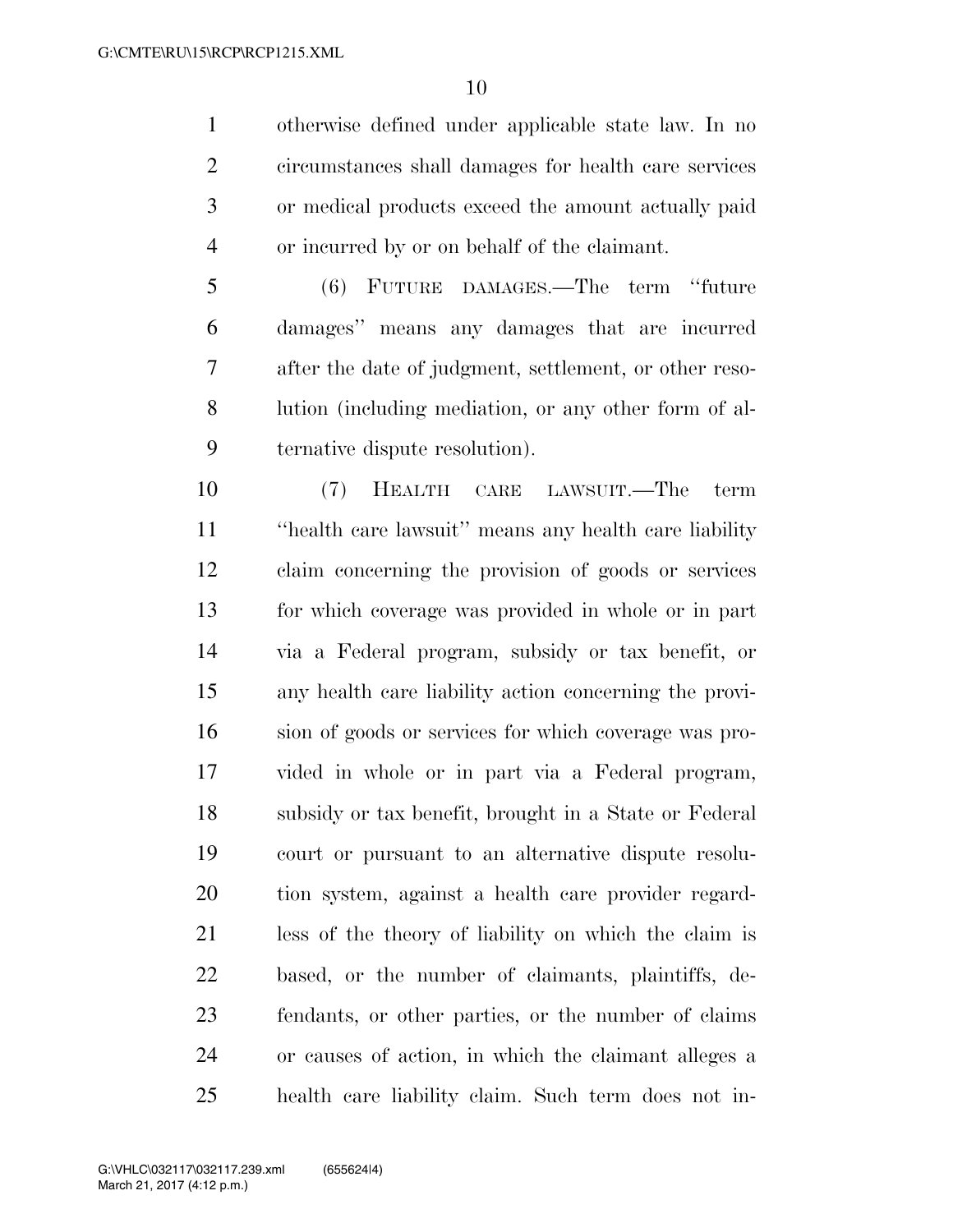clude a claim or action which is based on criminal liability; which seeks civil fines or penalties paid to Federal, State, or local government; or which is grounded in antitrust.

 (8) HEALTH CARE LIABILITY ACTION.—The term ''health care liability action'' means a civil ac- tion brought in a State or Federal court or pursuant to an alternative dispute resolution system, against a health care provider regardless of the theory of li- ability on which the claim is based, or the number of plaintiffs, defendants, or other parties, or the number of causes of action, in which the claimant al-leges a health care liability claim.

 (9) HEALTH CARE LIABILITY CLAIM.—The term ''health care liability claim'' means a demand by any person, whether or not pursuant to ADR, against a health care provider, including, but not limited to, third-party claims, cross-claims, counter- claims, or contribution claims, which are based upon the provision or use of (or the failure to provide or use) health care services or medical products, re- gardless of the theory of liability on which the claim is based, or the number of plaintiffs, defendants, or other parties, or the number of causes of action.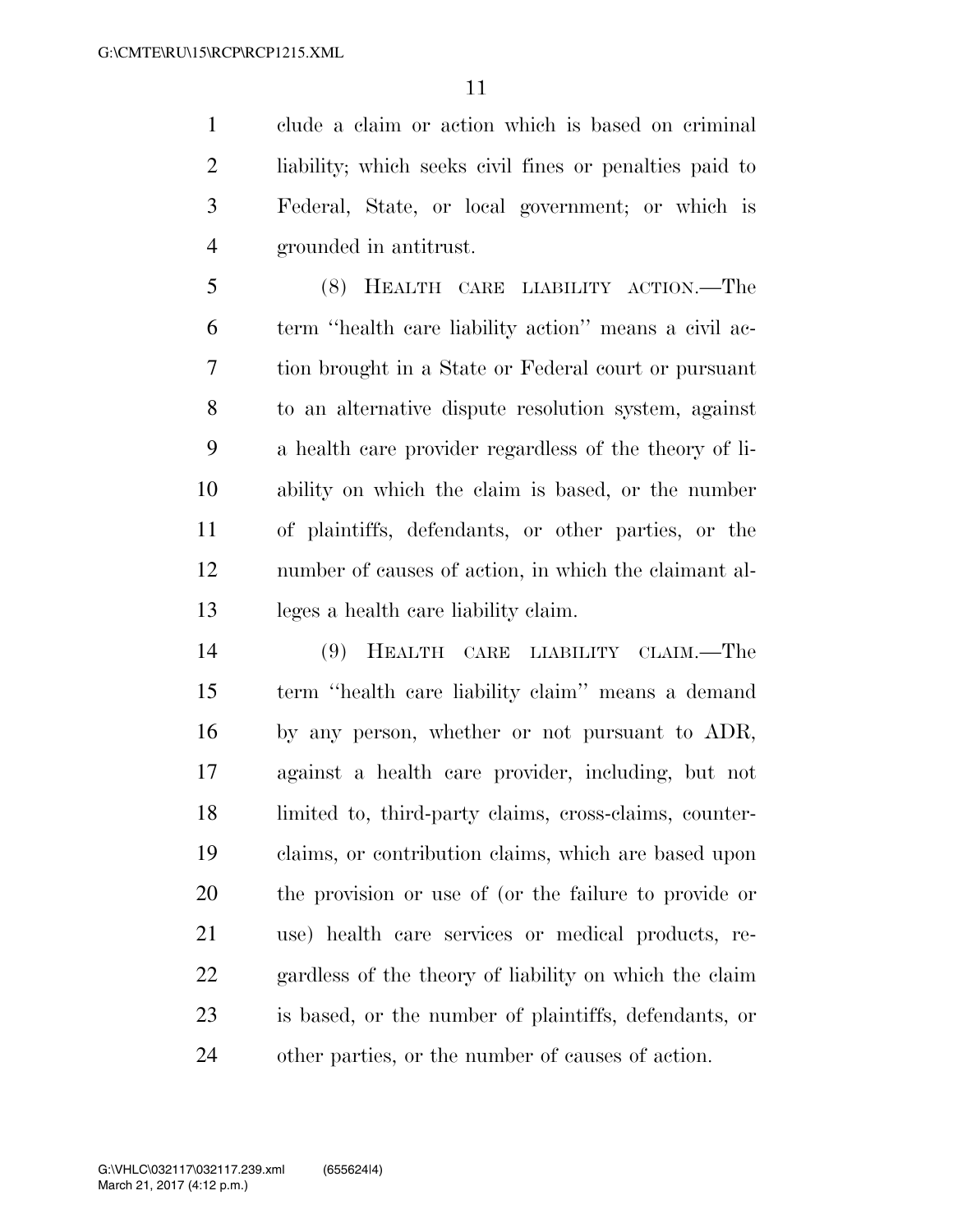(10) HEALTH CARE PROVIDER.—The term ''health care provider'' means any person or entity required by State or Federal laws or regulations to be licensed, registered, or certified to provide health care services, and being either so licensed, reg- istered, or certified, or exempted from such require- ment by other statute or regulation, as well as any other individual or entity defined as a health care provider, health care professional, or health care in-stitution under state law.

 (11) HEALTH CARE SERVICES.—The term ''health care services'' means the provision of any goods or services by a health care provider, or by any individual working under the supervision of a health care provider, that relates to the diagnosis, prevention, or treatment of any human disease or impairment, or the assessment or care of the health of human beings.

 (12) MEDICAL PRODUCT.—The term ''medical product'' means a drug, device, or biological product intended for humans, and the terms ''drug'', ''de- vice'', and ''biological product'' have the meanings 23 given such terms in sections  $201(g)(1)$  and  $201(h)$  of the Federal Food, Drug and Cosmetic Act (21 25 U.S.C.  $321(\text{g})(1)$  and (h)) and section  $351(\text{a})$  of the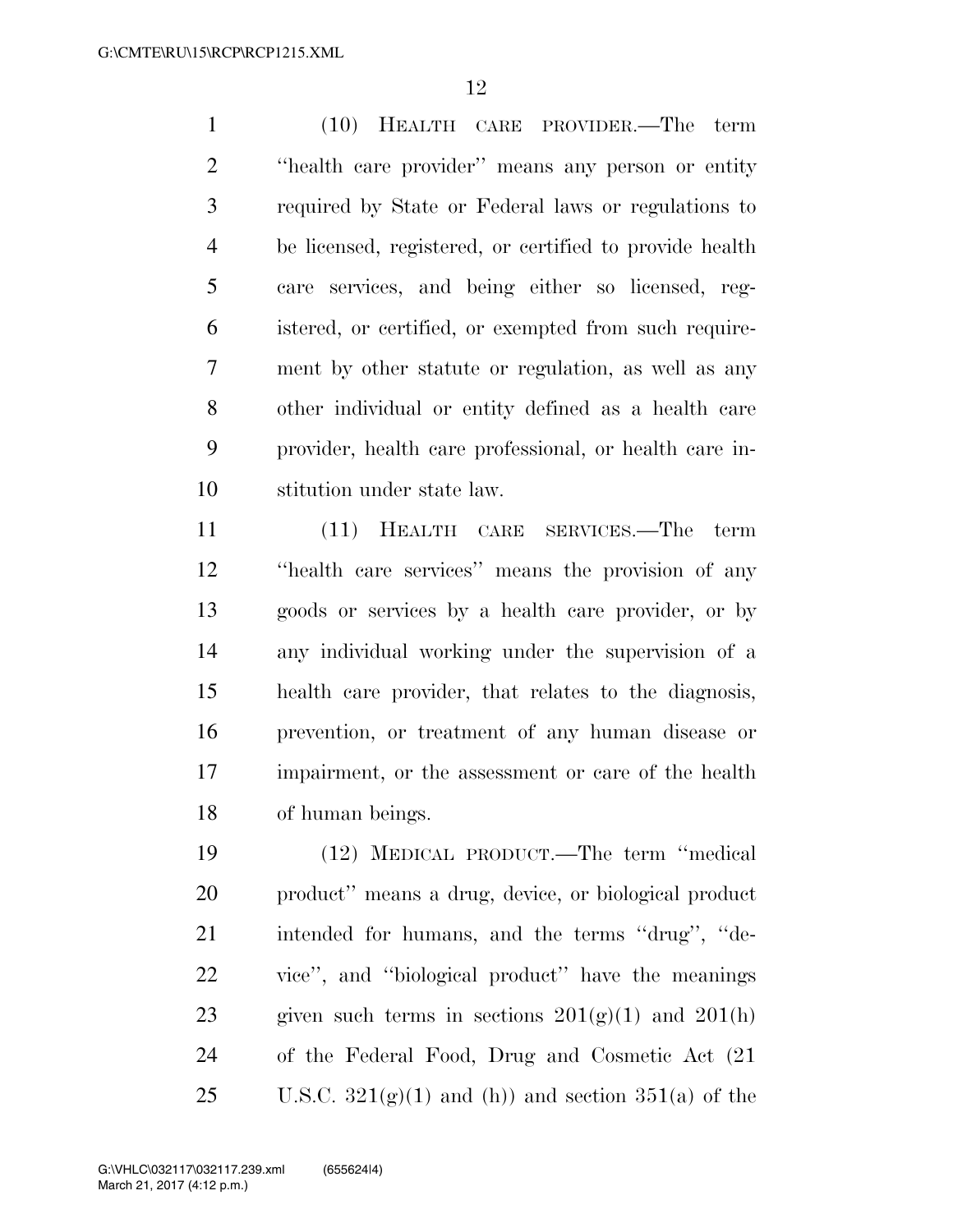Public Health Service Act (42 U.S.C. 262(a)), re- spectively, including any component or raw material used therein, but excluding health care services.

 (13) NONECONOMIC DAMAGES.—The term ''noneconomic damages'' means damages for phys- ical and emotional pain, suffering, inconvenience, physical impairment, mental anguish, disfigurement, loss of enjoyment of life, loss of society and compan- ionship, loss of consortium (other than loss of do- mestic service), hedonic damages, injury to reputa- tion, and all other nonpecuniary losses of any kind or nature incurred as a result of the provision or use of (or failure to provide or use) health care services or medical products, unless otherwise defined under applicable state law.

 (14) RECOVERY.—The term ''recovery'' means the net sum recovered after deducting any disburse- ments or costs incurred in connection with prosecu- tion or settlement of the claim, including all costs 20 paid or advanced by any person. Costs of health care incurred by the plaintiff and the attorneys' office overhead costs or charges for legal services are not deductible disbursements or costs for such purpose. (15) REPRESENTATIVE.—The term ''represent-

ative'' means a legal guardian, attorney, person des-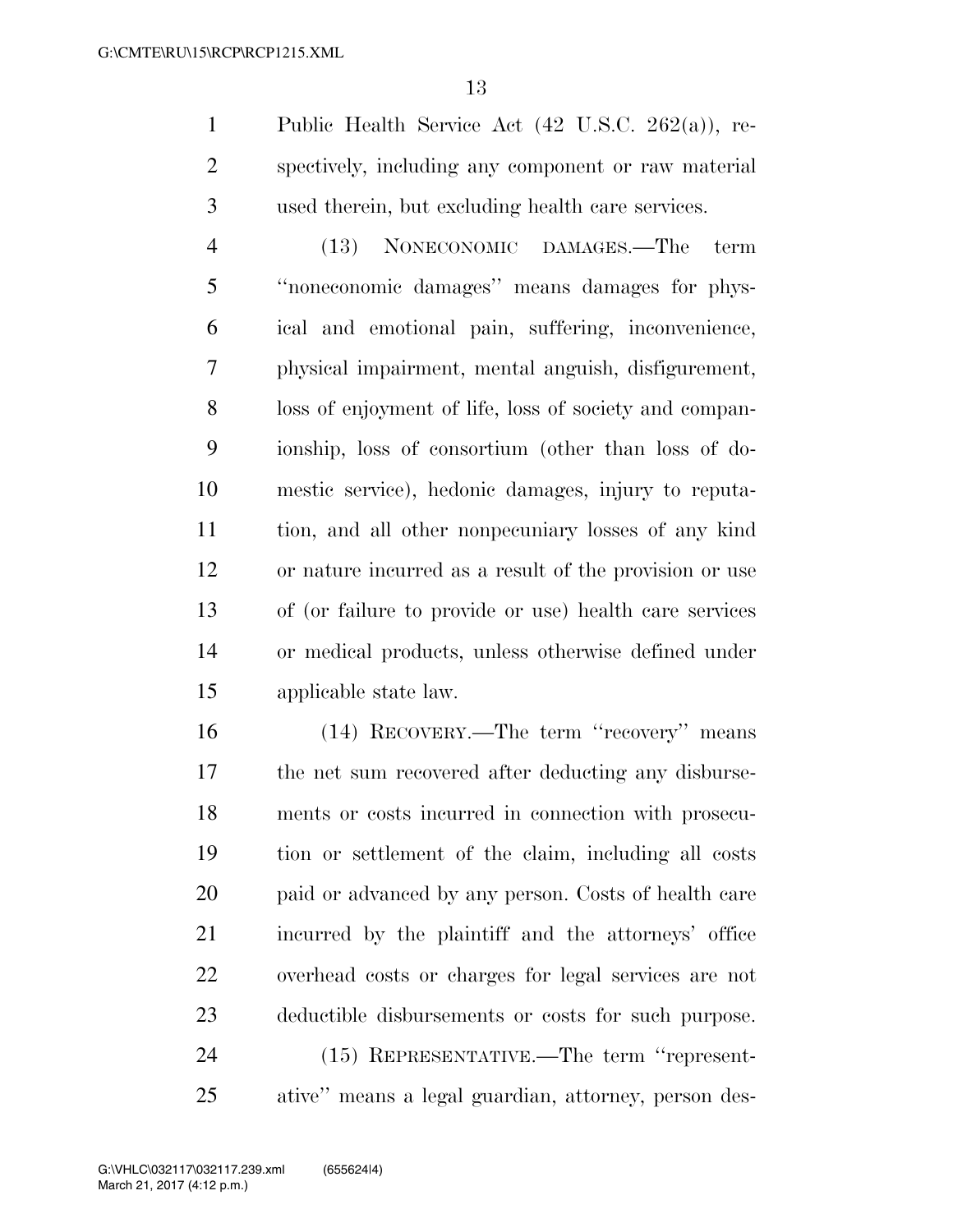ignated to make decisions on behalf of a patient under a medical power of attorney, or any person recognized in law or custom as a patient's agent. (16) STATE.—The term ''State'' means each of

 the several States, the District of Columbia, the Commonwealth of Puerto Rico, the Virgin Islands, Guam, American Samoa, the Northern Mariana Is- lands, the Trust Territory of the Pacific Islands, and any other territory or possession of the United States, or any political subdivision thereof.

#### **SEC. 8. EFFECT ON OTHER LAWS.**

(a) VACCINE INJURY.—

 (1) To the extent that title XXI of the Public Health Service Act establishes a Federal rule of law applicable to a civil action brought for a vaccine-re-lated injury or death—

 (A) this Act does not affect the application of the rule of law to such an action; and

 (B) any rule of law prescribed by this Act 20 in conflict with a rule of law of such title XXI 21 shall not apply to such action.

 (2) If there is an aspect of a civil action brought for a vaccine-related injury or death to which a Federal rule of law under title XXI of the Public Health Service Act does not apply, then this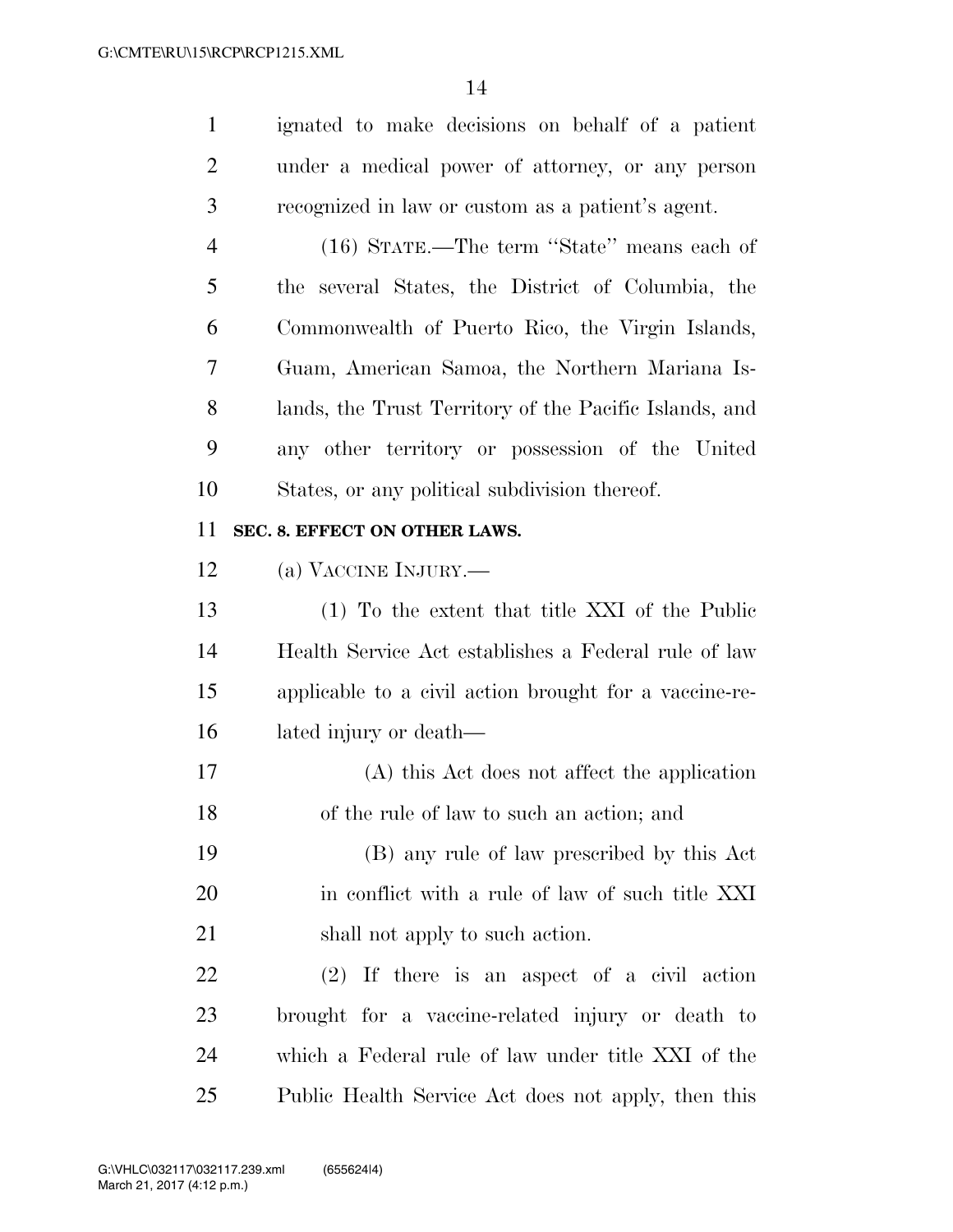Act or otherwise applicable law (as determined under this Act) will apply to such aspect of such ac-tion.

 (b) OTHER FEDERAL LAW.—Except as provided in this section, nothing in this Act shall be deemed to affect any defense available to a defendant in a health care law- suit or action under any other provision of Federal law. **SEC. 9. RULES OF CONSTRUCTION.** 

 (a) HEALTH CARE LAWSUITS.—Unless otherwise specified in this Act, the provisions governing health care lawsuits set forth in this Act preempt, subject to sub- sections (b) and (c), State law to the extent that State law prevents the application of any provisions of law estab- lished by or under this Act. The provisions governing health care lawsuits set forth in this Act supersede chapter 171 of title 28, United States Code, to the extent that such chapter—

 (1) provides for a greater amount of damages or contingent fees, a longer period in which a health care lawsuit may be commenced, or a reduced appli- cability or scope of periodic payment of future dam-ages, than provided in this Act; or

 (2) prohibits the introduction of evidence re-garding collateral source benefits, or mandates or